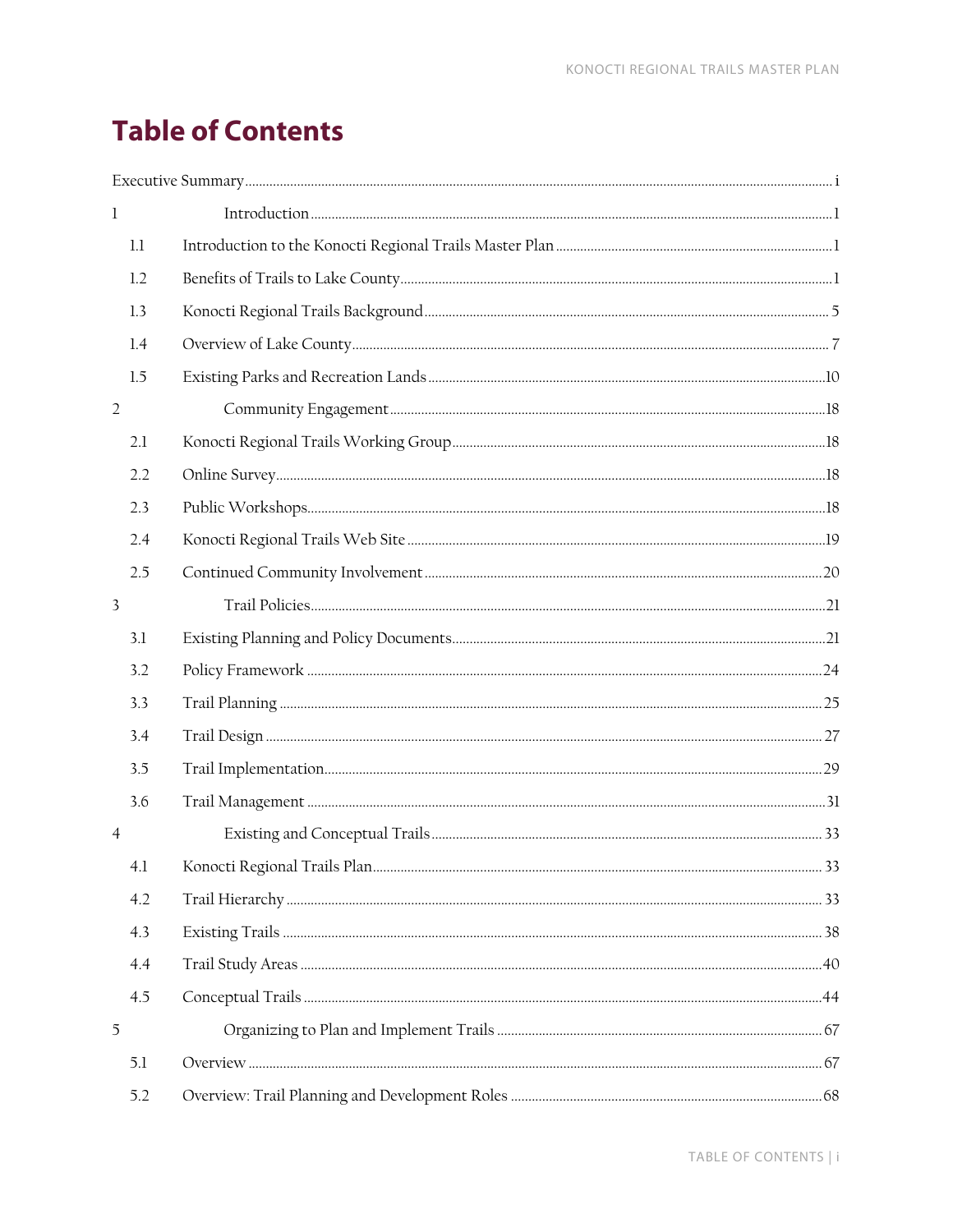| 5.3                |                                                                                        |  |
|--------------------|----------------------------------------------------------------------------------------|--|
| 5.4                |                                                                                        |  |
| 5.5                | Trail Implementation: Assessing Trail Routes and Alignments: Evaluation Criteria 71    |  |
| APPENDIX A.        |                                                                                        |  |
| APPENDIX B.        |                                                                                        |  |
| APPENDIX C.        |                                                                                        |  |
| APPENDIX D.        | Additional Information on Lake County Communities, Points of Interest and Demographics |  |
| APPENDIX E.        |                                                                                        |  |
| APPENDIX F.        |                                                                                        |  |
| APPENDIX G.        |                                                                                        |  |
| APPENDIX H.        |                                                                                        |  |
| APPENDIX I.        |                                                                                        |  |
| APPENDIX J.        |                                                                                        |  |
| APPENDIX K.        |                                                                                        |  |
| <b>APPENDIX L.</b> |                                                                                        |  |
| APPENDIX M.        |                                                                                        |  |
| APPENDIX N.        |                                                                                        |  |
| APPENDIX O.        |                                                                                        |  |
| APPENDIX P.        |                                                                                        |  |
| APPENDIX Q.        |                                                                                        |  |
|                    |                                                                                        |  |

## **List of Figures**